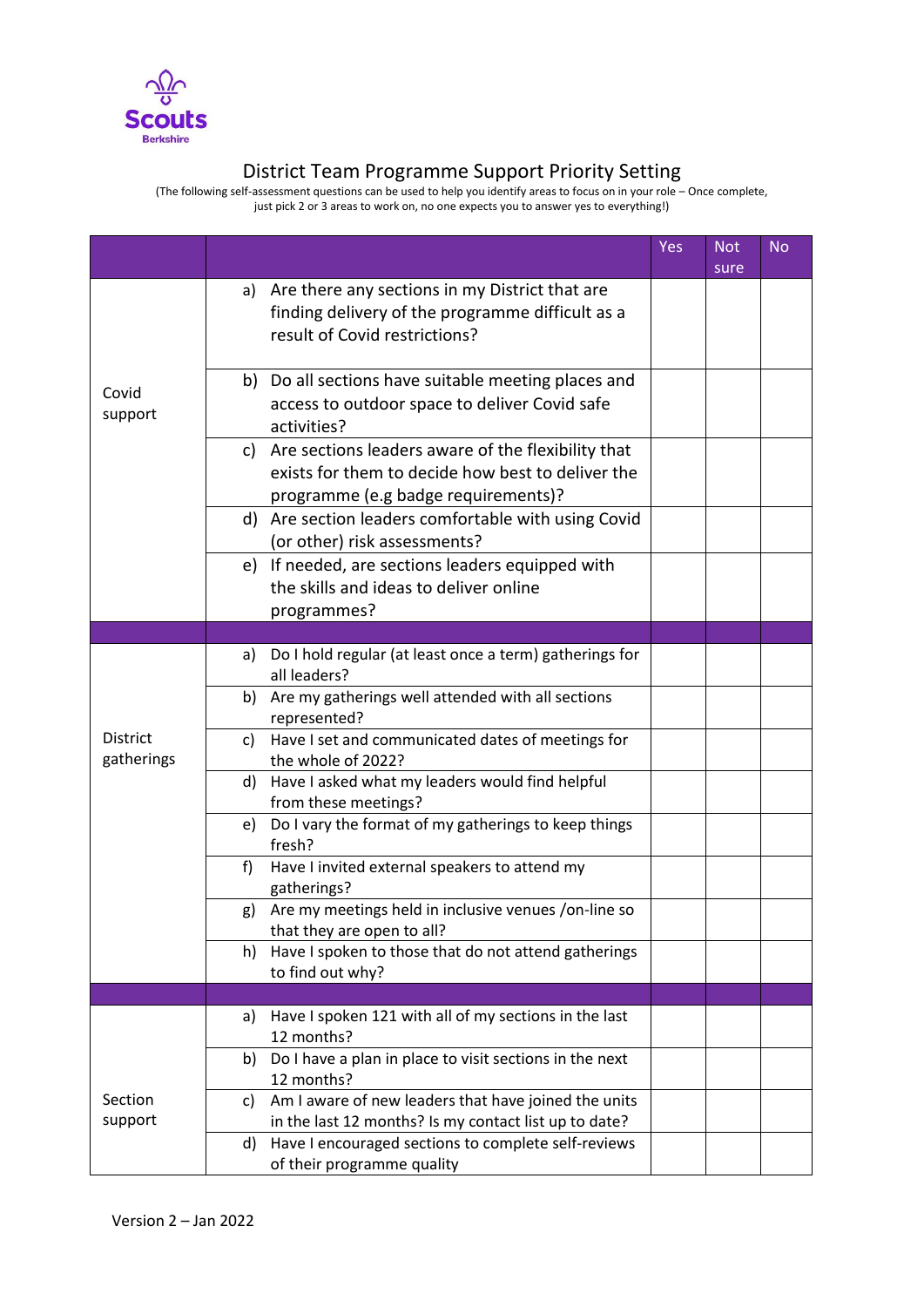

## District Team Programme Support Priority Setting

(The following self-assessment questions can be used to help you identify areas to focus on in your role – Once complete, just pick 2 or 3 areas to work on, no one expects you to answer yes to everything!)

|          | Have I reviewed Census figures for each section and<br>e)           |  |  |
|----------|---------------------------------------------------------------------|--|--|
|          | offered support where numbers are flat or declining?                |  |  |
|          | f)<br>Have I reviewed top awards data and challenged (in a          |  |  |
|          | supportive way!) section leaders to maximise the                    |  |  |
|          | numbers being obtained?                                             |  |  |
|          | Would all leaders in my sections know who I am and<br>g)            |  |  |
|          | what my role is?!                                                   |  |  |
|          |                                                                     |  |  |
|          | Do I have my programme of District events agreed<br>a)<br>for 2022? |  |  |
|          | Do the events support elements of the award and<br>b)               |  |  |
|          | badge programme?                                                    |  |  |
| District | Have we got something new in mind or are we just<br>c)              |  |  |
| Events   | repeating old ideas?                                                |  |  |
|          | Have I included young leaders in the planning of our<br>d)          |  |  |
|          | <b>District Events?</b>                                             |  |  |
|          | Do I have events planned that will support leaders in<br>e)         |  |  |
|          | developing new skills?                                              |  |  |
|          |                                                                     |  |  |
|          |                                                                     |  |  |
|          | Am I up to date with latest changes to badges and<br>a)             |  |  |
|          | awards for my section?                                              |  |  |
|          | Am I up to date with development plans and<br>b)                    |  |  |
| Staying  | priorities for my District and the County?                          |  |  |
| Relevant | Am I registered to receive email updates from HQ in<br>C)           |  |  |
|          | Compass?                                                            |  |  |
|          | Am I a member of the County Facebook group for my<br>d)             |  |  |
|          | section?                                                            |  |  |
|          | Do I know the rest of the District team and where to<br>e)          |  |  |
|          | go for support at County or HQ?                                     |  |  |
|          |                                                                     |  |  |
|          | Do I promote inclusive scouting and encourage<br>a)                 |  |  |
|          | reasonable adjustments to be made?                                  |  |  |
|          | Am I promoting the County Join In Award and<br>b)                   |  |  |
|          | Waterways Challenge??                                               |  |  |
| Other    | Have I got enough support (District Leaders) and<br>C)              |  |  |
|          | have I had the right training to undertake my role?                 |  |  |
|          | Do I enjoy my role?<br>d)                                           |  |  |
|          | Have I got dates in the diary for regular updates with<br>e)        |  |  |
|          | my DC?                                                              |  |  |
|          | Have I promoted the various grant funding available<br>f)           |  |  |
|          | from the County?                                                    |  |  |
|          | (Explorers only) - all partnership agreements with<br>g)            |  |  |
|          | groups in place and up to date?                                     |  |  |